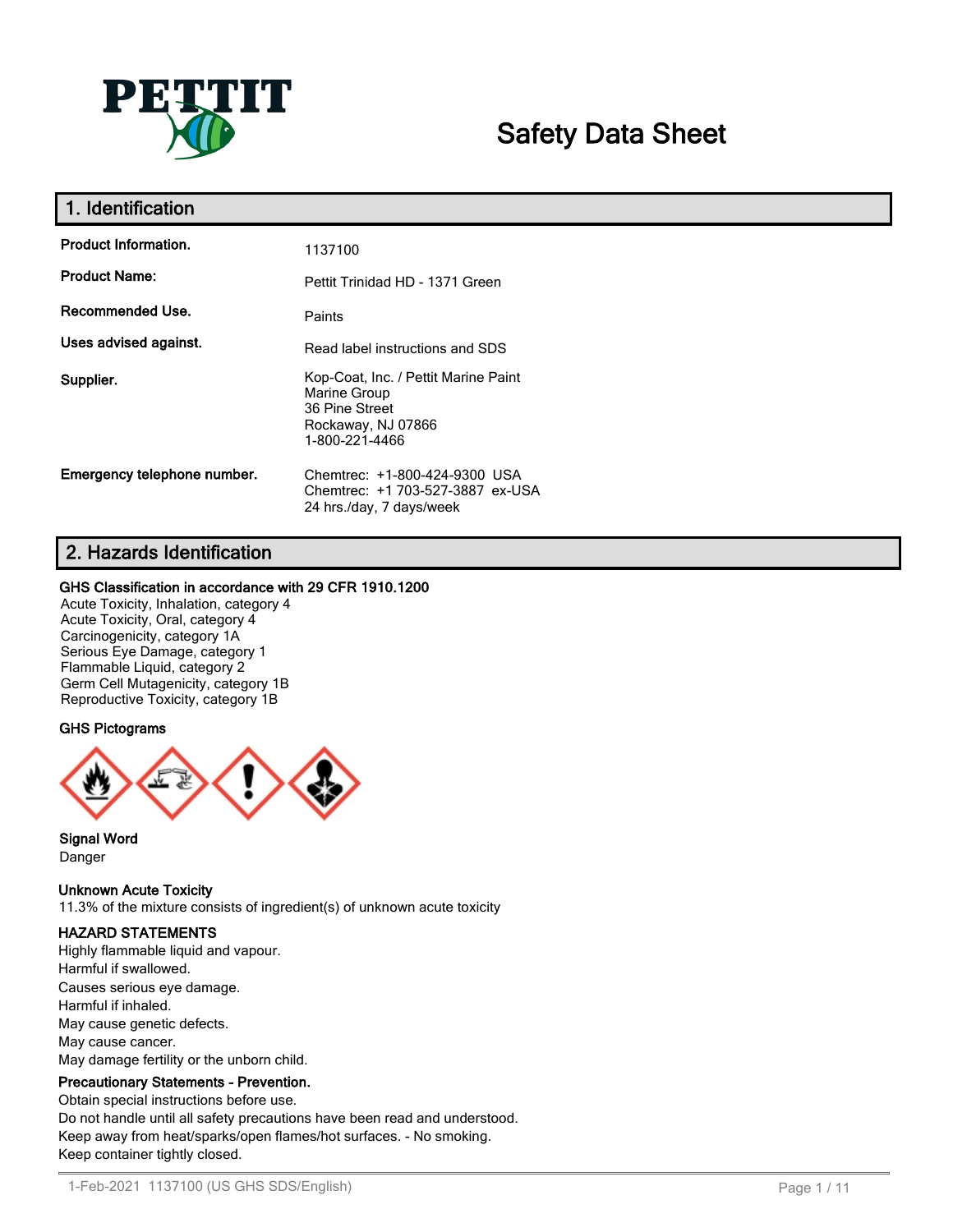Ground/bond container and receiving equipment.

Use explosion-proof electrical/ventilating/lighting/equipment.

Use only non-sparking tools.

Take precautionary measures against static discharge.

Avoid breathing dust/fume/gas/mist/vapors/spray.

Wash face and hands and any exposed skin thoroughly after handling.

Do not eat, drink or smoke when using this product.

Use only outdoors or in a well-ventilated area.

Wear protective gloves/protective clothing/eye protection/face protection

# **Precautionary Statements - Response.**

If swallowed: Call a poison center/doctor if you feel unwell.

If on skin (or hair): Take off immediately all contaminated clothing. Rinse skin with water/shower.

If inhaled: Remove person to fresh air and keep comfortable for breathing.

If in eyes: Rinse cautiously with water for several minutes. Remove contact lenses, if present and easy to do. Continue rinsing.

If exposed or concerned: Get medical advice/attention.

Immediately call a poison center/doctor.

Rinse mouth.

In case of fire: Use  $CO<sub>2</sub>$  dry chemical or foam to extinguish.

#### **Precautionary Statements - Storage.**

Store in a well-ventilated place. Keep cool. Store locked up.

#### **Precautionary Statements - Disposal.**

Dispose of contents in accordance with local/regional/national/international regulations.

# **3. Composition/Information on Ingredients**

| <b>Chemical Name</b>                     | CAS-No.        | Wt. %       |
|------------------------------------------|----------------|-------------|
| Cuprous oxide                            | 1317-39-1      | 50-75       |
| Petroleum distillates, light aromatic    | 64742-95-6     | $2.5 - 10$  |
| 1,2,4-TRIMETHYLBENZENE                   | 95-63-6        | $2.5 - 10$  |
| Parachlorobenzotrifluoride               | 98-56-6        | $2.5 - 10$  |
| Feldspar - Group Minerals                | 68476-25-5     | $2.5 - 10$  |
| <b>Titanium Dioxide</b>                  | 13463-67-7     | $2.5 - 10$  |
| Cupric Oxide                             | 1317-38-0      | $1.0 - 2.5$ |
| Copper (as Cu Dust & Mists)              | 7440-50-8      | $0.1 - 1.0$ |
| Xylene                                   | 1330-20-7      | $0.1 - 1.0$ |
| Diatomaceous Earth, flux-calcined        | 68855-54-9     | $0.1 - 1.0$ |
| SILICA (CRYSTALLINE-CRISTOBALITE)        | 14464-46-1     | $0.1 - 1.0$ |
| Crystalline silica (Quartz) (Respirable) | 14808-60-7     | $0.1 - 1.0$ |
| <b>XYLENE</b>                            | 1330-20-7      | $0.1 - 1.0$ |
| <b>Ethyl Benzene</b>                     | $100 - 41 - 4$ | $0.1 - 1.0$ |
| Benzene, (1-methylethyl)-                | $98 - 82 - 8$  | $0.1 - 1.0$ |
| N-METHYL-2-PYRROLIDONE                   | 872-50-4       | $0.1 - 1.0$ |

The exact percentage (concentration) of composition has been withheld as a trade secret.

# **4. First-aid Measures**

# **Description of first-aid measures.**

#### **General advice.**

Move victim to a safe isolated area. When symptoms persist or in all cases of doubt seek medical advice. Call a poison control center or doctor for treatment advice. **Inhalation.**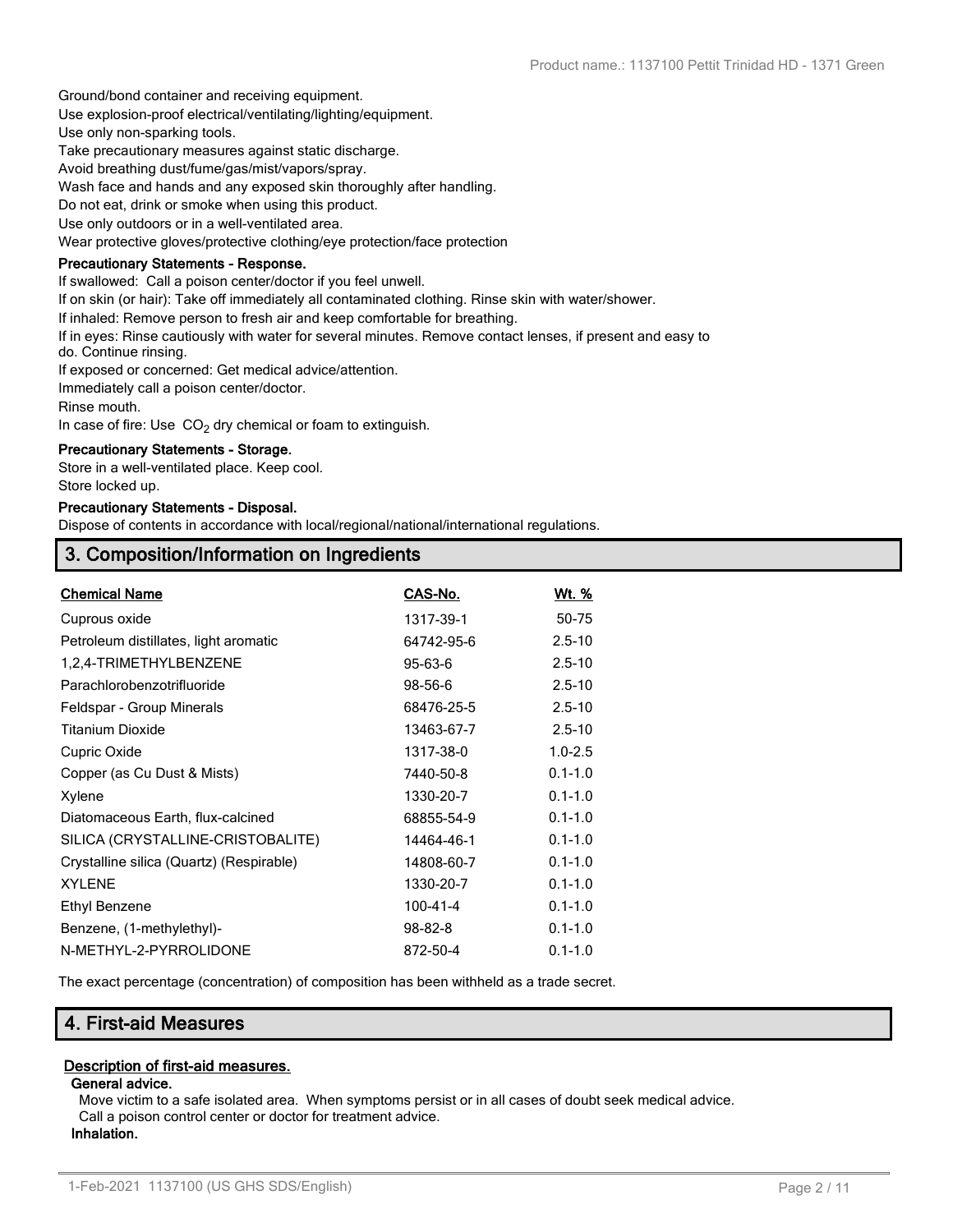Move to fresh air. Apply artificial respiration if victim is not breathing. Call a poison control center or doctor for treatment advice.

#### **Skin contact.**

Wash off immediately with soap and plenty of water. Remove all contaminated clothes and shoes. Remove and wash contaminated clothing before re-use. Call a poison control center or doctor for treatment advice.

#### **Eye contact.**

Immediately flush with plenty of water. After initial flushing, remove any contact lenses and continue flushing for at least 15 minutes. Call a poison control center or doctor for treatment advice.

#### **Ingestion.**

Do not induce vomiting unless directed to do so by a physician or poison control center. Never give anything by mouth to an unconscious person. If swallowed, call a poison control center or doctor immediately.

#### **Symptoms.**

See Section 2 and Section 11, Toxicological effects for description of potential symptoms.

# **Notes to physician.**

Treat symptomatically.

# **5. Fire-fighting Measures**

# **Extinguishing media.**

#### **Suitable extinguishing media.**

Use:. Dry powder. Alcohol-resistant foam. Carbon dioxide (CO<sub>2</sub>). Water may be used to cool and prevent the rupture of containers that are exposed to the heat from a fire.

#### **Extinguishing media which shall not be used for safety reasons.**

Water may be unsuitable for extinguishing fires.

#### **Special hazards arising from the substance or mixture.**

Vapors may travel to areas away from work site before igniting/flashing back to vapor source. Thermal decomposition can lead to release of irritating and toxic gases and vapors. Most vapors are heavier than air. Vapors may spread along ground and collect in low or confined areas (sewers, basements, tanks). Vapors may travel to source of ignition and flash back. Air/vapor mixtures may explode when ignited. Containers may explode when heated.

#### **Advice for firefighters.**

Evacuate personnel to safe areas.As in any fire, wear self-contained breathing apparatus pressure-demand, MSHA/NIOSH (approved or equivalent) and full protective gear.

# **6. Accidental Release Measures**

#### **Personal precautions, protective equipment and emergency procedures. Personal precautions.**

Avoid contact with skin, eyes and clothing. Ensure adequate ventilation, especially in confined areas. All equipment used when handling the product must be grounded. Eliminate all ignition sources (no smoking, flares, sparks or flames in immediate area). Wear protective gloves/clothing and eye/face protection. Stop all work that requires a naked flame, stop all vehicles, stop all machines and equipment that may cause sparks or flames. Do not breathe vapors or spray mist. Avoid exceeding of the given occupational exposure limits (see section 8). Thoroughly decontaminate all protective equipment after use.

#### **Advice for emergency responders.**

Refer to protective measures listed in sections 7 and 8. Use personal protection recommended in Section 8.

#### **Environmental precautions.**

Prevent further leakage or spillage if safe to do so. Do not allow material to contaminate ground water system. Prevent entry into waterways, sewers, basements or confined areas. See Section 12 for additional Ecological information.

#### **Methods and materials for containment and cleaning up.**

#### **Methods for Containment.**

Absorb with earth, sand or other non-combustible material and transfer to containers for later disposal. Prevent further leakage or spillage if safe to do so. Pick up and transfer to properly labeled containers. Clean contaminated surface thoroughly. Ground and bond containers when transferring material. Take precautionary measures against static discharges. Use personal protective equipment. Remove all sources of ignition.

#### **Methods for cleaning up.**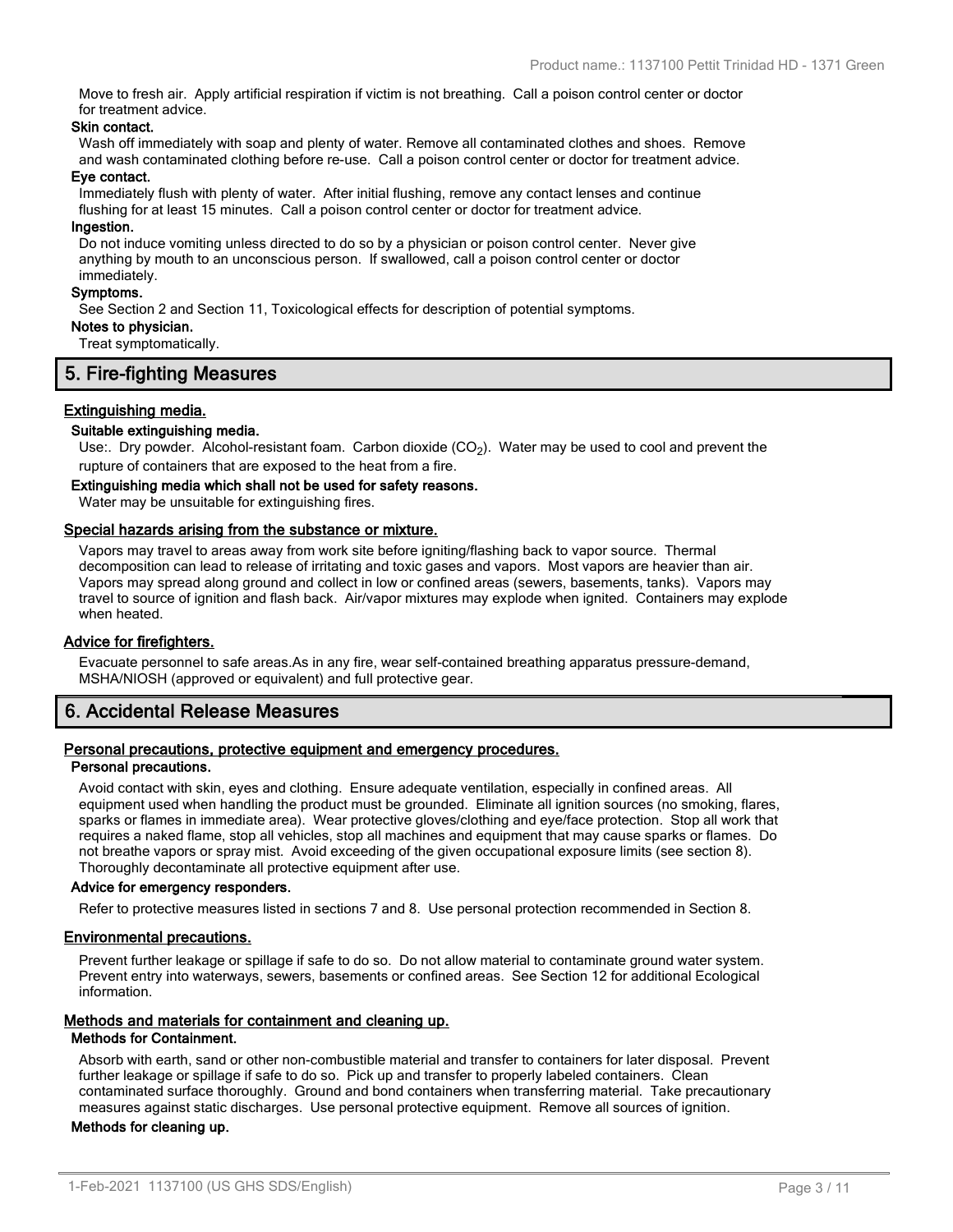Prevent further leakage or spillage if safe to do so. Keep away from open flames, hot surfaces and sources of ignition. Keep in suitable and closed containers for disposal. All equipment used when handling the product must be grounded. Keep combustibles (wood, paper, oil, etc) away from spilled material. Ventilate the area. Use personal protective equipment as required. Shut off ignition sources; including electrical equipment and flames. Clean contaminated objects and areas thoroughly while observing environmental regulations. Never return spills in original containers for re-use.

#### **Reference to other sections.**

See section 8 for more information.

# **7. Handling and Storage**

#### **Conditions for safe storage, including any incompatibilities.**

#### **Advice on safe handling.**

Avoid contact with skin, eyes and clothing. Handle in accordance with good industrial hygiene and safety practice. Keep away from open flames, hot surfaces and sources of ignition. Take precautionary measures against static discharges. Do not breathe vapors or spray mist. Use according to package label instructions. Do not pressurize, cut, weld, braze, solder, drill, grind, or expose container to heat, flame, sparks, static electricity, or other sources of ignition. Wash hands before breaks and immediately after handling the product. Ground and bond containers when transferring material. All equipment used when handling the product must be grounded.

#### **Hygiene measures.**

Handle in accordance with good industrial hygiene and safety practice for diagnostics. Do not eat, drink or smoke when using this product. Remove and wash contaminated clothing before re-use. Avoid contact with skin, eyes and clothing. Wash hands before breaks and immediately after handling the product.

#### **Storage Conditions.**

Keep container closed when not in use. Keep in properly labeled containers. Keep containers tightly closed in a dry, cool and well-ventilated place. Store in accordance with local regulations. Keep from freezing. Keep away from food, drink and animal feedingstuffs. Keep away from heat, hot surfaces, sparks, open flames and other ignition sources. No smoking.

# **8. Exposure Controls/Personal Protection**

# **Ingredients with Occupational Exposure Limits**

| <b>Ingrediction with ecodography Exposure Emmo</b><br><b>Chemical Name</b> | <b>ACGIH TLV-TWA</b>    | <b>ACGIH-TLV STEL</b> | <b>OSHA PEL-TWA</b>       | <b>OSHA PEL-CEILING</b> |
|----------------------------------------------------------------------------|-------------------------|-----------------------|---------------------------|-------------------------|
| <b>Titanium Dioxide</b>                                                    | 10 mg/m <sup>3</sup>    | N.E.                  | 15 mg/m <sup>3</sup>      | N.E.                    |
| Copper (as Cu Dust & Mists)                                                | $0.2 \,\mathrm{mg/m^3}$ | N.E.                  | $0.1 \,\mathrm{mg/m^3}$   | <b>N.E.</b>             |
| Xylene                                                                     | $100$ ppm               | $150$ ppm             | $100$ ppm                 | N.E.                    |
| SILICA (CRYSTALLINE-CRISTOBALITE) 0.025 mg/m <sup>3</sup>                  |                         | N.E.                  | 50 $\mu$ g/m <sup>3</sup> | N.E.                    |
| Crystalline silica (Quartz) (Respirable)                                   | $0.025 \text{ mg/m}^3$  | N.E.                  | $50 \mu g/m3$             | N.E.                    |
| <b>XYLENE</b>                                                              | $100$ ppm               | $150$ ppm             | $100$ ppm                 | N.E.                    |
| Ethyl Benzene                                                              | 20 ppm                  | N.E.                  | $100$ ppm                 | N.E.                    |
| Benzene, (1-methylethyl)-                                                  | 50 ppm                  | N.E.                  | 50 ppm                    | N.E.                    |

**TLV = Threshold Limit Value TWA = Time Weighted Average PEL = Permissible Exposure Limit STEL = Short-Term Exposure Limit N.E. = Not Established**

#### **Engineering Measures.**

Ensure adequate ventilation, especially in confined areas. Apply technical measures to comply with the occupational exposure limits.

#### **Personal protective equipment.**

#### **Eye/Face Protection.**

If splashes are likely to occur, wear:. Face-shield. Safety glasses with side-shields. Tightly fitting safety goggles.

#### **Skin and body protection.**

Use:. Long sleeved clothing. Protective shoes or boots. Solvent-resistant gloves. Solvent-resistant apron and boots. Wear impervious gloves and/or clothing if needed to prevent contact with the material. Gloves must be inspected prior to use. Please observe the instructions regarding permeability and breakthrough time which are provided by the supplier of the gloves. Also take into consideration the specific local conditions under which the product is used, such as the danger of cuts, abrasion. Remove and wash contaminated clothing before re-use.

#### **Respiratory protection.**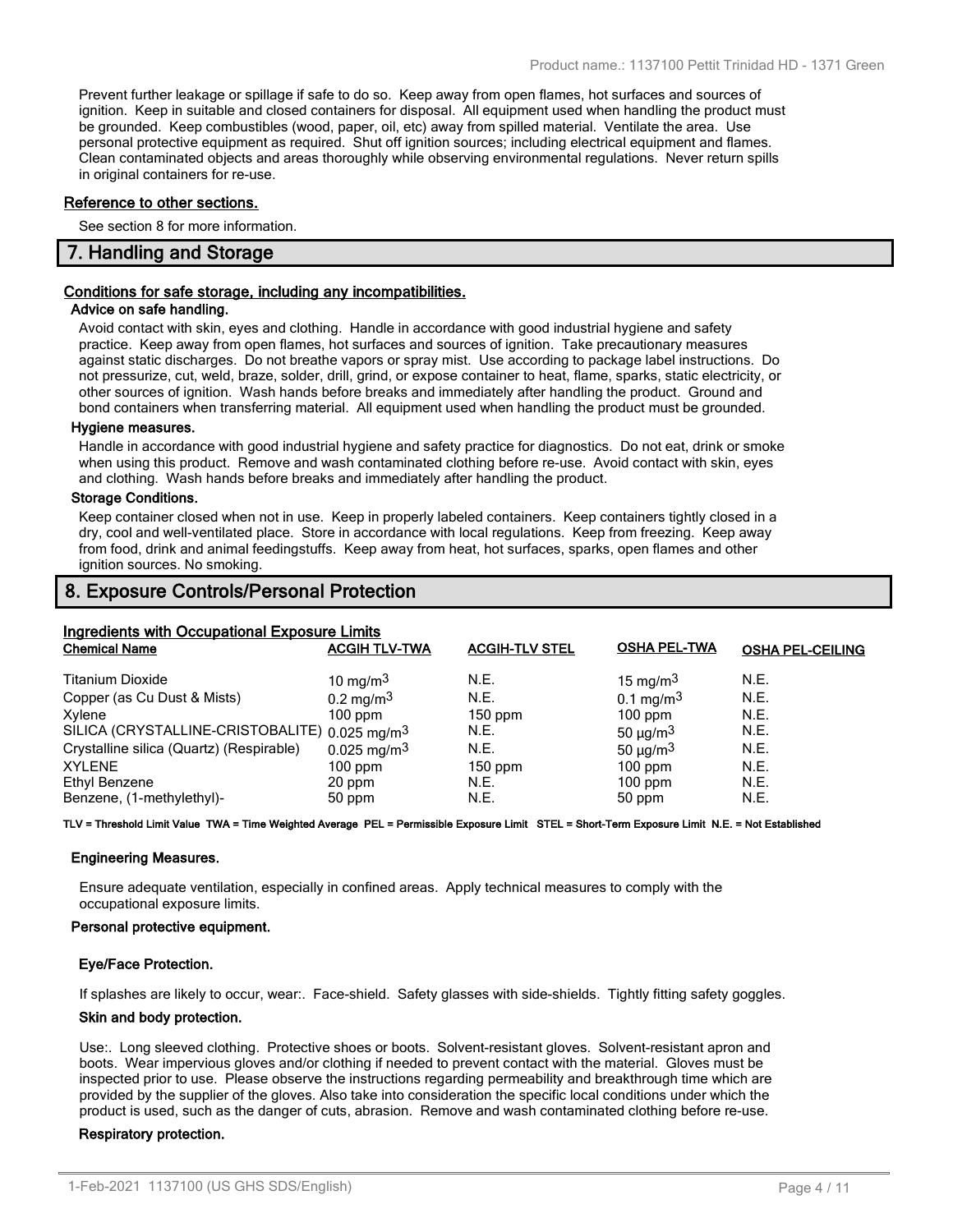In case of inadequate ventilation wear respiratory protection. If exposure limits are exceeded or irritation is experienced, respiratory protection should be worn. Respiratory protection must be provided in accordance with current local regulations.

# **9. Physical and chemical properties.**

**Information on basic physical and chemical properties.**

| <b>Physical state</b>                     | Liquid                     |
|-------------------------------------------|----------------------------|
| Appearance                                | No Information             |
| Color                                     | Green                      |
| Odor                                      | Hydrocarbon-like           |
| <b>Odor Threshold</b>                     | No Information             |
| рH                                        | No Information             |
| Melting/freezing point., °C (°F)          | No Information             |
| Flash Point., °C (°F)                     | 21 (69.80)                 |
| Boiling point/boiling range., °C (°F)     | 137 - 3,000 (278.6 - 5432) |
| <b>Evaporation rate</b>                   | No Information Available   |
| <b>Explosive properties.</b>              | No Information             |
| Vapor pressure.                           | No Information             |
| Vapor density.                            | No Information             |
| Specific Gravity. (g/cm <sup>3</sup> )    | 2.148                      |
| Water solubility.                         | No Information             |
| Partition coefficient.                    | No Information             |
| Autoignition temperature., °C             | No Information             |
| Decomposition Temperature °C.             | No Information             |
| Viscosity, kinematic.                     | $90 \text{ mm}$ 2/s        |
| Other information.                        |                            |
| Volatile organic compounds (VOC) content. | $329$ g/L                  |
| Density, Ib/gal                           | 17.892                     |

# **10. Stability and Reactivity**

#### **Reactivity.**

Stable under normal conditions.

#### **Chemical stability.**

Stable under recommended storage conditions.

#### **Possibility of hazardous reactions.**

None known based on information supplied.

#### **Conditions to Avoid.**

Heat (temperatures above flash point), sparks, ignition points, flames, static electricity. Keep away from heat and sources of ignition. Do not freeze.

#### **Incompatible Materials.**

None known based on information supplied.

#### **Hazardous Decomposition Products.**

Thermal decomposition can lead to release of irritating gases and vapours. Possible formation of carbon oxides, nitrogen oxides, and hazardous organic compounds.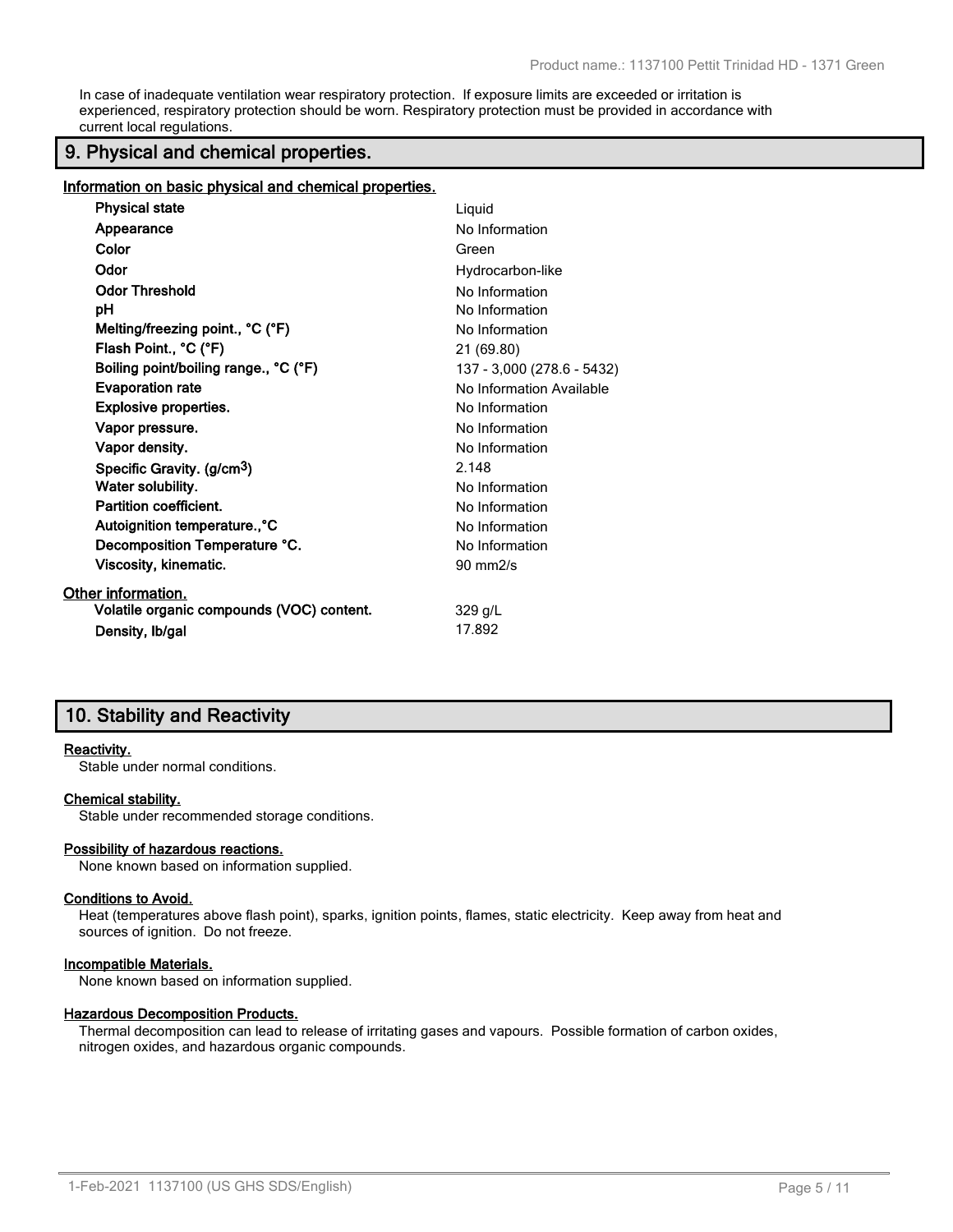# **11. Toxicological Information**

# **Information on toxicological effects.**

# **Acute toxicity.**

# **Product Information**

No Information

# **The following values are calculated based on chapter 3.1 of the GHS document.**

**ATEmix (oral)** 855.5 mg/kg<br> **ATEmix (dermal)** 2,885.1 mg/kg **ATEmix (dermal)** 2,885.1 m<br> **ATEmix (inhalation - dust/mist)** 2.13 mg/l **ATEmix (inhalation - dust/mist)** 

#### **Component Information.**

| CAS-No.        | <b>Chemical Name</b>                  | LD50 Oral        | LD50 Dermal           | <b>LC50 Inhalation</b>   |
|----------------|---------------------------------------|------------------|-----------------------|--------------------------|
| 1317-39-1      | Cuprous oxide                         | 470 mg/kg Rat    | >2000 mg/kg Rat N.I.  |                          |
| 64742-95-6     | Petroleum distillates, light aromatic | 8400 mg/kg Rat   | >2000 mg/kg<br>Rabbit | 3400 ppm Rat (Gas/Mist)  |
| $95 - 63 - 6$  | 1.2.4-TRIMETHYLBENZENE                | 3280 mg/kg Rat   | >3160 mg/kg<br>Rabbit | 18 mg/L Rat (Vapor)      |
| 98-56-6        | Parachlorobenzotrifluoride            | 13000 mg/kg Rat  | >3300 mg/kg<br>Rabbit | 33 mg/L Rat (Vapor)      |
| 13463-67-7     | Titanium Dioxide                      | >10000 mg/kg Rat | N.I.                  | N.I.                     |
| 1317-38-0      | Cupric Oxide                          | N.I.             | >2000 mg/kg Rat N.I.  |                          |
| 1330-20-7      | Xylene                                | 3500 mg/kg Rat   | >4350 mg/kg<br>Rabbit | 29.08 mg/L Rat (Vapor)   |
| 1330-20-7      | <b>XYLENE</b>                         | 3500 mg/kg Rat   | >4350 mg/kg<br>Rabbit | 29.08 mg/L Rat (Vapor)   |
| $100 - 41 - 4$ | Ethyl Benzene                         | 3500 mg/kg Rat   | 15400 mg/kg<br>Rabbit | NA (Dust)                |
| $98 - 82 - 8$  | Benzene, (1-methylethyl)-             | 1400 mg/kg Rat   | 1474 mg/kg<br>Rabbit  | >3577 ppm Rat (Gas/Mist) |
| 872-50-4       | N-METHYL-2-PYRROLIDONE                | 3914 mg/kg Rat   | 8000 mg/kg<br>Rabbit  | N.I.                     |

N.I. = No Information

# **Skin corrosion/irritation.**

SKIN IRRITANT.

#### **Eye damage/irritation.**

No Information

#### **Respiratory or skin sensitization.** No Information

**Ingestion.**

#### May be harmful if swallowed.

**Germ cell mutagenicity.**

#### No Information

**Carcinogenicity.**

#### No Information

| CAS-No.        | <b>Chemical Name</b>                     | <b>IARC</b>         | <b>NTP</b>                       | <b>OSHA</b> |
|----------------|------------------------------------------|---------------------|----------------------------------|-------------|
| $98 - 56 - 6$  | Parachlorobenzotrifluoride               | IARC Group 2B       |                                  |             |
| 13463-67-7     | Titanium Dioxide                         | IARC Group 2B       |                                  |             |
| 1330-20-7      | Xylene                                   | IARC Group 3        |                                  |             |
| 68855-54-9     | Diatomaceous Earth, flux-calcined        | <b>IARC Group 3</b> |                                  |             |
| 14464-46-1     | SILICA (CRYSTALLINE-CRISTOBALITE)        | <b>IARC Group 1</b> | NTP Known<br>Human<br>Carcinogen |             |
| 14808-60-7     | Crystalline silica (Quartz) (Respirable) | <b>IARC Group 1</b> | NTP Known<br>Human<br>Carcinogen |             |
| 1330-20-7      | <b>XYLENE</b>                            | IARC Group 3        |                                  |             |
| $100 - 41 - 4$ | Ethyl Benzene                            | IARC Group 2B       |                                  |             |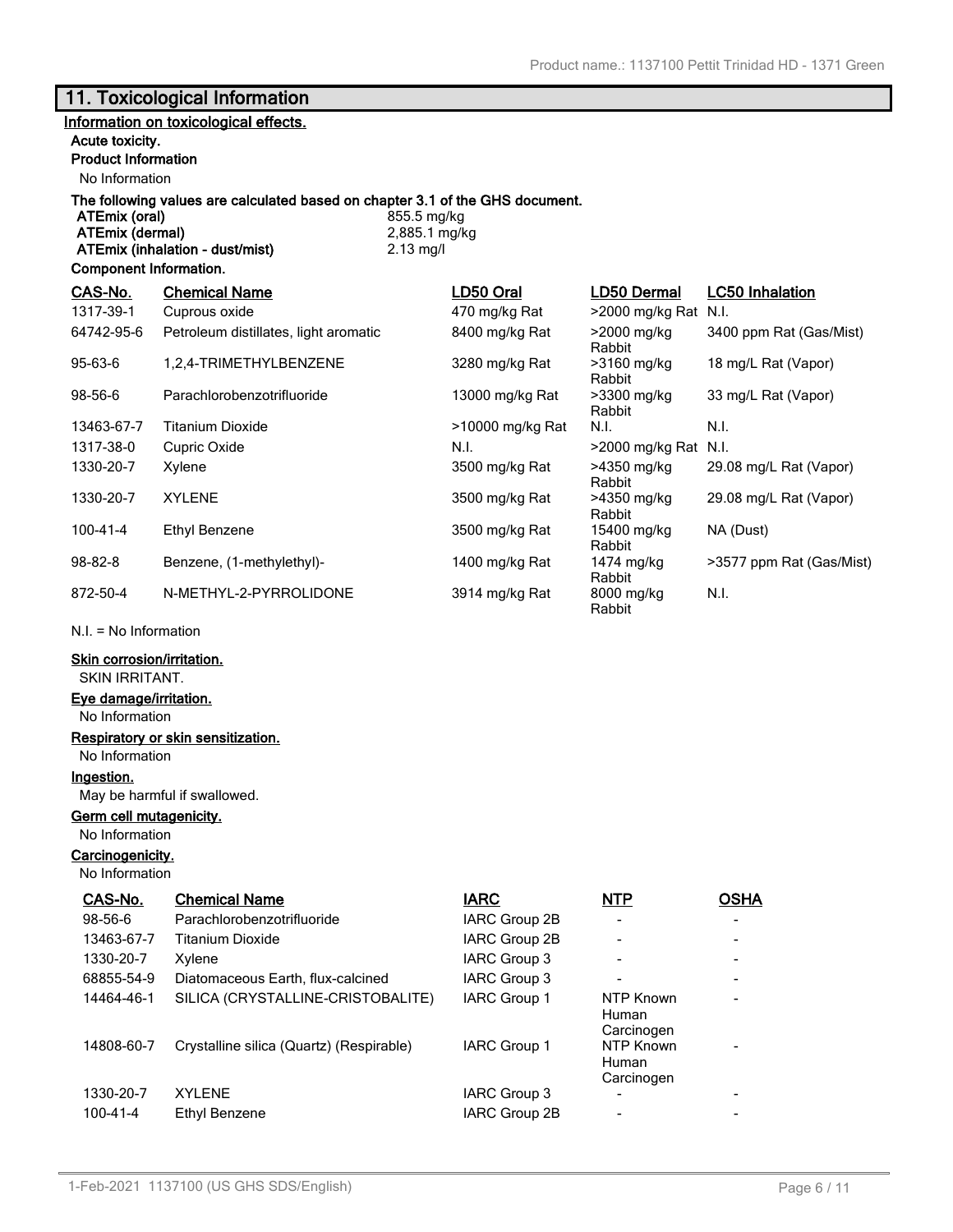-

98-82-8 Benzene, (1-methylethyl)- IARC Group 2B NTP Reasonally

Anticipated to be Human Carcinogen

# **Reproductive toxicity.**

No Information

**Specific target organ systemic toxicity (single exposure).**

No Information

# **Specific target organ systemic toxicity (repeated exposure).**

May cause damage to organs through prolonged or repeated exposure.

# **Aspiration hazard.**

No Information

# **Primary Route(s) of Entry**

Inhalation

# **12. Ecological Information**

#### **Toxicity.**

9.06% of the mixture consists of ingredient(s) of unknown aquatic toxicity

# **Ecotoxicity effects.**

| <b>Chemical Name</b>                                   | <b>Toxicity to algae</b>                                                                                                                                                               | <b>Toxicity to fish</b>                                                                                                                                                                                                                                                                                                                                                                                                                                                                                 | Toxicity to daphnia and other<br>aquatic invertebrates                        |
|--------------------------------------------------------|----------------------------------------------------------------------------------------------------------------------------------------------------------------------------------------|---------------------------------------------------------------------------------------------------------------------------------------------------------------------------------------------------------------------------------------------------------------------------------------------------------------------------------------------------------------------------------------------------------------------------------------------------------------------------------------------------------|-------------------------------------------------------------------------------|
| Cuprous oxide<br>1317-39-1                             | EC50 96 h Desmodesmus<br>subspicatus 65 mg/L, EC50 96 h<br>Pseudokirchneriella subcapitata<br>0.021 - 0.037 mg/L, EC50 96 h<br>Pseudokirchneriella subcapitata<br>$0.055 - 0.076$ mg/L |                                                                                                                                                                                                                                                                                                                                                                                                                                                                                                         | EC50 48 h Daphnia magna 0.51<br>mg/L                                          |
| Petroleum distillates, light<br>aromatic<br>64742-95-6 |                                                                                                                                                                                        | 9.22 mg/L                                                                                                                                                                                                                                                                                                                                                                                                                                                                                               | LC50 96 h Oncorhynchus mykiss EC50 48 h Daphnia magna 6.14<br>mg/L            |
| 1,2,4-TRIMETHYLBENZENE<br>95-63-6                      |                                                                                                                                                                                        | LC50 96 h Pimephales promelas<br>7.19 - 8.28 mg/L                                                                                                                                                                                                                                                                                                                                                                                                                                                       | EC50 48 h Daphnia magna 6.14<br>mg/L                                          |
| Parachlorobenzotrifluoride<br>98-56-6                  |                                                                                                                                                                                        | LC50 96 h Danio rerio 3 mg/L                                                                                                                                                                                                                                                                                                                                                                                                                                                                            | EC50 48 h Daphnia magna 3.68<br>mg/L                                          |
| Copper (as Cu Dust & Mists)<br>7440-50-8               | EC50 72 h Pseudokirchneriella<br>subcapitata 0.0426 - 0.0535 mg/<br>L, EC50 96 h Pseudokirchneriella<br>subcapitata 0.031 - 0.054 mg/L                                                 | LC50 96 h Pimephales promelas<br>0.0068 - 0.0156 mg/L, LC50 96 h<br>Pimephales promelas <0.3 mg/L,<br>LC50 96 h Pimephales promelas<br>0.2 mg/L, LC50 96 h<br>Oncorhynchus mykiss 0.052 mg/<br>L, LC50 96 h Lepomis<br>macrochirus 1.25 mg/L, LC50 96<br>h Cyprinus carpio 0.3 mg/L,<br>LC50 96 h Cyprinus carpio 0.8<br>mg/L, LC50 96 h Poecilia<br>reticulata 0.112 mg/L                                                                                                                              | EC50 48 h Daphnia magna 0.03<br>mg/L                                          |
| Xylene<br>1330-20-7                                    |                                                                                                                                                                                        | LC50 96 h Pimephales promelas<br>13.4 mg/L, LC50 96 h<br>Oncorhynchus mykiss 2.661 -<br>4.093 mg/L, LC50 96 h<br>Oncorhynchus mykiss 13.5 - 17.3<br>mg/L, LC50 96 h Lepomis<br>macrochirus 13.1 - 16.5 mg/L,<br>LC50 96 h Lepomis macrochirus<br>19 mg/L, LC50 96 h Lepomis<br>macrochirus 7.711 - 9.591 mg/L,<br>LC50 96 h Pimephales promelas<br>23.53 - 29.97 mg/L, LC50 96 h<br>Cyprinus carpio 780 mg/L, LC50<br>96 h Cyprinus carpio >780 mg/L,<br>LC50 96 h Poecilia reticulata<br>$30.26 - 40.$ | EC50 48 h water flea 3.82 mg/L,<br>LC50 48 h Gammarus lacustris<br>$0.6$ mg/L |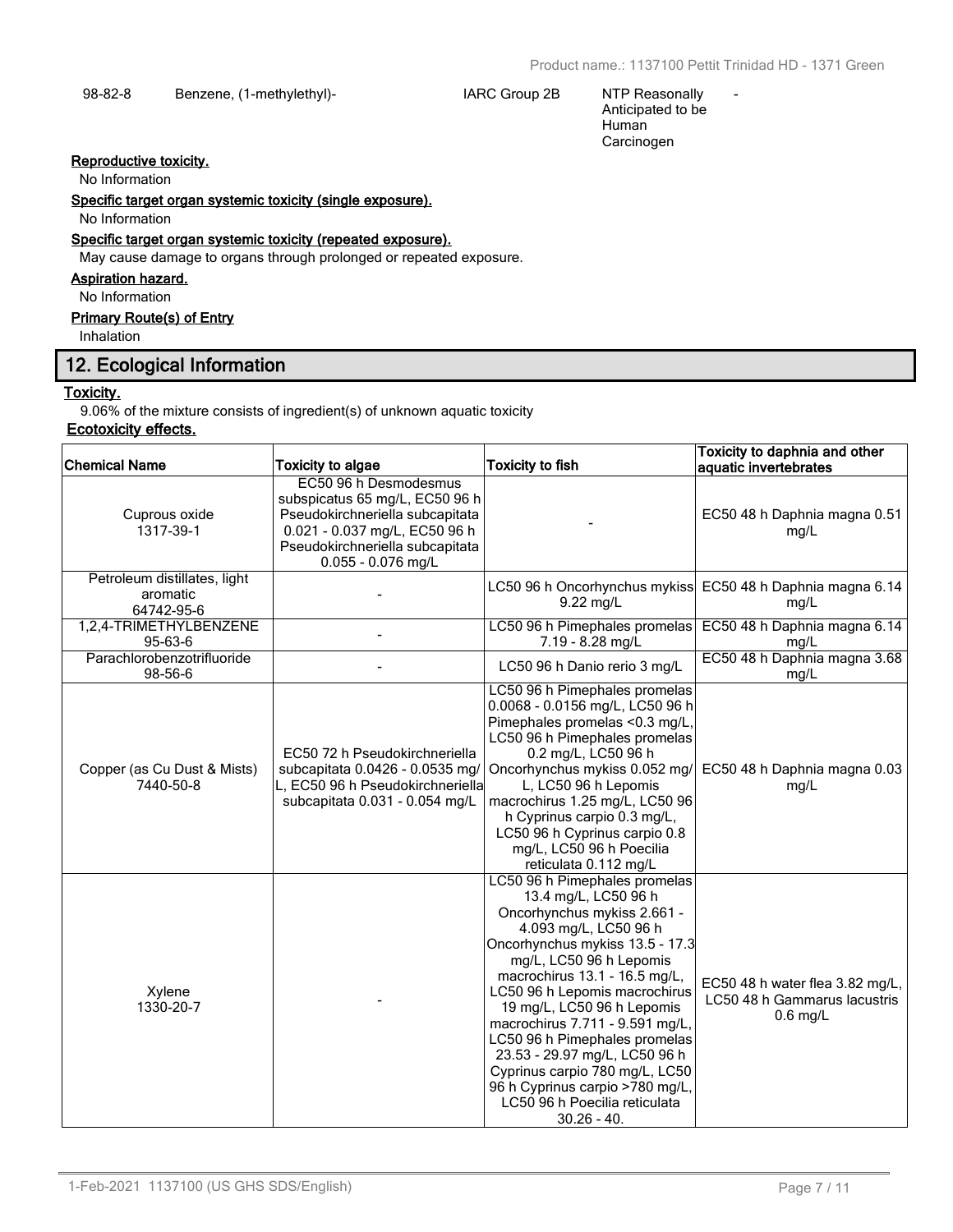| <b>XYLENE</b><br>1330-20-7                 |                                                                                                                                                                                                                                                     | LC50 96 h Pimephales promelas<br>13.4 mg/L, LC50 96 h<br>Oncorhynchus mykiss 2.661 -<br>4.093 mg/L, LC50 96 h<br>Oncorhynchus mykiss 13.5 - 17.3<br>mg/L, LC50 96 h Lepomis<br>macrochirus 13.1 - 16.5 mg/L,<br>LC50 96 h Lepomis macrochirus<br>19 mg/L, LC50 96 h Lepomis<br>macrochirus 7.711 - 9.591 mg/L,<br>LC50 96 h Pimephales promelas<br>23.53 - 29.97 mg/L, LC50 96 h<br>Cyprinus carpio 780 mg/L, LC50<br>96 h Cyprinus carpio >780 mg/L,<br>LC50 96 h Poecilia reticulata<br>$30.26 - 40.$ | EC50 48 h water flea 3.82 mg/L,<br>LC50 48 h Gammarus lacustris<br>$0.6$ mg/L   |
|--------------------------------------------|-----------------------------------------------------------------------------------------------------------------------------------------------------------------------------------------------------------------------------------------------------|---------------------------------------------------------------------------------------------------------------------------------------------------------------------------------------------------------------------------------------------------------------------------------------------------------------------------------------------------------------------------------------------------------------------------------------------------------------------------------------------------------|---------------------------------------------------------------------------------|
| Ethyl Benzene<br>$100 - 41 - 4$            | EC50 72 h Pseudokirchneriella<br>subcapitata 4.6 mg/L, EC50 96 h<br>Pseudokirchneriella subcapitata<br>>438 mg/L, EC50 72 h<br>Pseudokirchneriella subcapitata<br>2.6 - 11.3 mg/L, EC50 96 h<br>Pseudokirchneriella subcapitata<br>$1.7 - 7.6$ mg/L | LC50 96 h Oncorhynchus mykiss<br>11.0 - 18.0 mg/L, LC50 96 h<br>Oncorhynchus mykiss 4.2 mg/L,<br>LC50 96 h Pimephales promelas<br>7.55 - 11 mg/L, LC50 96 h<br>Lepomis macrochirus 32 mg/L,<br>LC50 96 h Pimephales promelas<br>9.1 - 15.6 mg/L, LC50 96 h<br>Poecilia reticulata 9.6 mg/L                                                                                                                                                                                                              | EC50 48 h Daphnia magna 1.8 -<br>$2.4$ mg/L                                     |
| Benzene, (1-methylethyl)-<br>$98 - 82 - 8$ | EC50 72 h Pseudokirchneriella<br>subcapitata 2.6 mg/L                                                                                                                                                                                               | LC50 96 h Pimephales promelas<br>6.04 - 6.61 mg/L, LC50 96 h<br>Oncorhynchus mykiss 4.8 mg/L.<br>LC50 96 h Oncorhynchus mykiss<br>2.7 mg/L, LC50 96 h Poecilia<br>reticulata 5.1 mg/L                                                                                                                                                                                                                                                                                                                   | EC50 48 h Daphnia magna 0.6<br>mg/L, EC50 48 h Daphnia magna<br>7.9 - 14.1 mg/L |
| N-METHYL-2-PYRROLIDONE<br>872-50-4         | EC50 72 h Desmodesmus<br>subspicatus >500 mg/L                                                                                                                                                                                                      | LC50 96 h Lepomis macrochirus<br>832 mg/L, LC50 96 h Pimephales EC50 48 h Daphnia magna 4897<br>promelas 1072 mg/L, LC50 96 h<br>Poecilia reticulata 1400 mg/L                                                                                                                                                                                                                                                                                                                                          | mg/L                                                                            |

# **Persistence and degradability.**

No data are available on the product itself.

#### **Bioaccumulative potential.**

Discharge into the environment must be avoided.

| CAS-No.        | <b>Chemical Name</b>       | log POW       |
|----------------|----------------------------|---------------|
| $95-63-6$      | 1,2,4-TRIMETHYLBENZENE     | 3.63          |
| 98-56-6        | Parachlorobenzotrifluoride | 3.7           |
| 1330-20-7      | Xylene                     | $2.77 - 3.15$ |
| 1330-20-7      | <b>XYLENE</b>              | $2.77 - 3.15$ |
| $100 - 41 - 4$ | Ethyl Benzene              | 3.2           |
| $98 - 82 - 8$  | Benzene, (1-methylethyl)-  | 3.7           |
| 872-50-4       | N-METHYL-2-PYRROLIDONE     | $-0.46$       |

# **Mobility in soil.**

No information

### **Other adverse effects.**

No information

# **13. Disposal Considerations**

# **Waste Disposal Guidance.**

Pesticide wastes are acutely hazardous. Improper disposal of excess pesticide, spray mixture, or rinsate is a violation of Federal Law. If these wastes can not be disposed of by use according to label instructions, contact your State Pesticide or Environmental Control Agency, or the Hazardous Waste representative at the nearest EPA Regional Office for guidance. Disposal should be in accordance with applicable regional, national and local laws and regulations.

Empty containers should be taken to an approved waste handling site for recycling or disposal.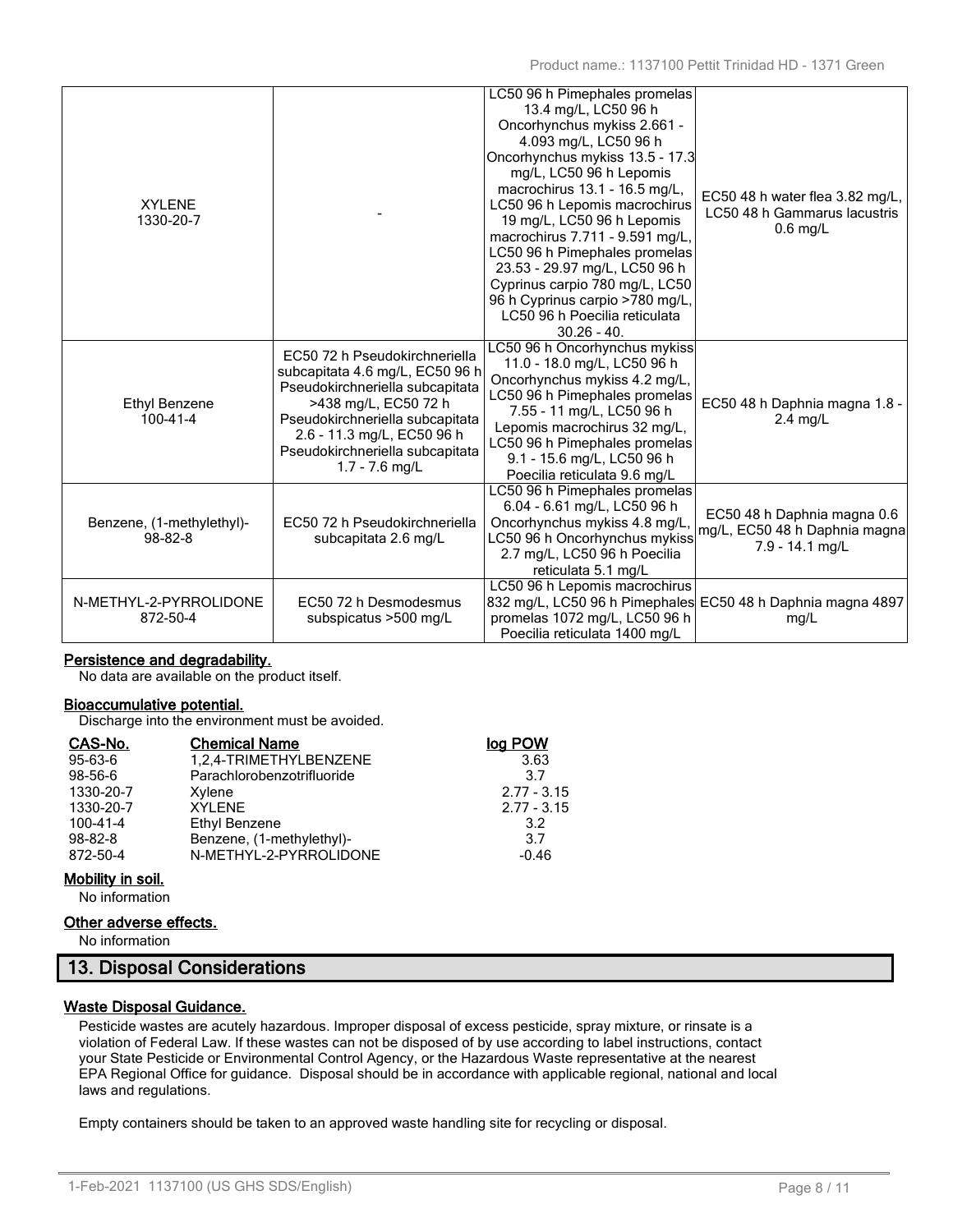# **14. Transport Information**

# **DOT**

| <b>Shipping Name:</b><br><b>Hazard Class:</b><br><b>UN/NA Number:</b><br><b>Packing Group:</b><br><b>Additional Information:</b>     | Paint<br>3<br>UN1263<br>Ш<br>LTD QTY: This product may be reclassified as "limited quantity" per 49 CFR 173.150 (b)(2) and 49<br>CFR 172 Special Provision 149. |
|--------------------------------------------------------------------------------------------------------------------------------------|-----------------------------------------------------------------------------------------------------------------------------------------------------------------|
| <b>IMDG</b>                                                                                                                          |                                                                                                                                                                 |
| <b>Proper Shipping Name:</b><br><b>Hazard Class:</b><br><b>UN Number:</b><br><b>Packing Group:</b><br><b>Additional Information:</b> | Paint<br>3<br>1263<br>Ш<br>Marine Pollutant (Cuprous Oxide)                                                                                                     |
| <b>IATA</b>                                                                                                                          |                                                                                                                                                                 |
| <b>Proper Shipping Name:</b><br><b>Hazard Class:</b>                                                                                 | UN1263, Paint<br>3                                                                                                                                              |
| <b>Packing Group:</b>                                                                                                                | $\mathsf{II}$                                                                                                                                                   |

# **15. Regulatory Information**

# **International Inventories:**

| TSCA                 | Complies                                                                                          |
|----------------------|---------------------------------------------------------------------------------------------------|
| DSL                  |                                                                                                   |
| <b>DSL/NDSL</b>      |                                                                                                   |
| <b>EINECS/ELINCS</b> |                                                                                                   |
| <b>ENCS</b>          |                                                                                                   |
| <b>IECSC</b>         |                                                                                                   |
| KECI                 |                                                                                                   |
| <b>PICCS</b>         |                                                                                                   |
| AICS                 |                                                                                                   |
| <b>NZIoC</b>         |                                                                                                   |
| TCSI                 |                                                                                                   |
| <b>TSCA</b>          | United States Toxic Substances Control Act Section 8(b) Inventory.                                |
| <b>DSL</b>           | Canadian Domestic Substances List.                                                                |
| <b>DSL/NDSL</b>      | Canadian Domestic Substances List/Canadian Non-Domestic Substances List                           |
| <b>EINECS/ELINCS</b> | European Inventory of Existing Chemical Substances/European List of Notified Chemical Substances. |
| <b>ENCS</b>          | Japan Existing and New Chemical Substances.                                                       |
| <b>IECSC</b>         | China Inventory of Existing Chemical Substances.                                                  |
| <b>KECL</b>          | Korean Existing and Evaluated Chemical Substances.                                                |
| <b>PICCS</b>         | Philippines Inventory of Chemicals and Chemical Substances.                                       |
| <b>AICS</b>          | Australian Inventory of Chemical Substances.                                                      |
| <b>NZIoC</b>         | New Zealand Inventory of Chemicals.                                                               |
| <b>TCSI</b>          | <b>Taiwan Chemical Substance Inventory</b>                                                        |

# **U.S. Federal Regulations:**

# **SARA SECTION 313:**

This product contains the following substances subject to the reporting requirements of Section 313 of Title III of the Superfund Amendment and Reauthorization Act of 1986 and 40 CFR part 372:

| <b>Chemical Name</b>   | CAS-No.  | <b>Weight Percent</b> |
|------------------------|----------|-----------------------|
| 1.2.4-TRIMETHYLBENZENE | 95-63-6  | $2.5 - 10$            |
| Ethyl Benzene          | 100-41-4 | $0.1 - 1.0$           |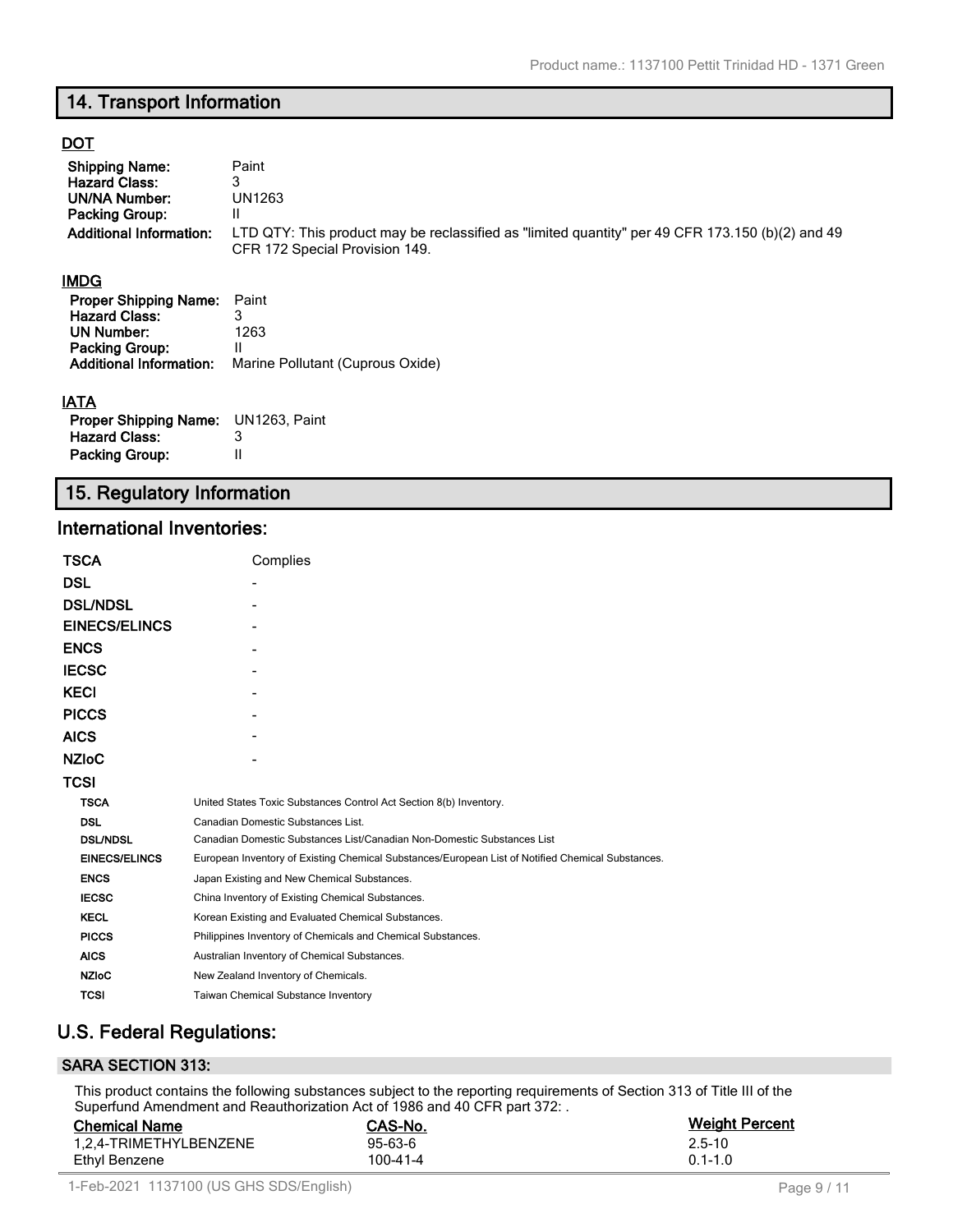1-Feb-2021 1137100 (US GHS SDS/English) Page 10 / 11

**TOXIC SUBSTANCES CONTROL ACT 12(b):**

This product contains the following chemical substances subject to the reporting requirements of TSCA 12(B) if exported from the United States:.

Benzene, (1-methylethyl)- 98-82-8 0.1-1.0

| <b>Chemical Name</b>       | CAS-No.  |
|----------------------------|----------|
| Parachlorobenzotrifluoride | 98-56-6  |
| N-METHYL-2-PYRROLIDONE     | 872-50-4 |

# **U.S. EPA PESTICIDE INFORMATION**

# **EPA Pesticide Registration Number:** 60061-64

**EPA STATEMENT:** This chemical is a pesticide product registered by the Environmental Protection Agency and is subject to certain labeling requirements under federal pesticide law. These requirements differ from the classification criteria and hazard information required for safety data sheets, and for workplace labels of non-pesticide chemicals. Following is the hazard information as required on the pesticide label:

Not applicable.

# **CALIFORNIA PROPOSITION 65 CARCINOGENS**



Warning: The following ingredients present in the product are known to the state of California to cause Cancer:.

| <b>Chemical Name</b>                     | CAS-No.        |
|------------------------------------------|----------------|
| Parachlorobenzotrifluoride               | $98-56-6$      |
| Titanium Dioxide                         | 13463-67-7     |
| Crystalline silica (Quartz) (Respirable) | 14808-60-7     |
| Ethyl Benzene                            | $100 - 41 - 4$ |
| Benzene, (1-methylethyl)-                | $98 - 82 - 8$  |

# **CALIFORNIA PROPOSITION 65 REPRODUCTIVE TOXINS**

# WARNING

Warning: The following ingredients present in the product are known to the state of California to cause birth defects, or other reproductive hazards.

# **Chemical Name CAS-No.**

N-METHYL-2-PYRROLIDONE 872-50-4

**16. Other Information**

| <b>Revision Date:</b>  | 2/1/2021                                                                                                                                                                                                                                                   | <b>Supersedes Date:</b> | 1/26/2021 |
|------------------------|------------------------------------------------------------------------------------------------------------------------------------------------------------------------------------------------------------------------------------------------------------|-------------------------|-----------|
| Reason for revision:   | <b>Product Composition Changed</b><br>Substance and/or Product Properties Changed in Section(s):<br>03 - Composition/Information on Ingredients<br>09 - Physical & Chemical Information<br>11 - Toxicological Information<br>Revision Statement(s) Changed |                         |           |
| Datasheet produced by: | <b>Regulatory Department</b>                                                                                                                                                                                                                               |                         |           |
| <b>HMIS Ratings:</b>   |                                                                                                                                                                                                                                                            |                         |           |

| Health. | $\mathbf{a}$<br>- | .<br>. | - | Dhuo<br>ozard: | ection<br>.<br>rore.<br>. |  |
|---------|-------------------|--------|---|----------------|---------------------------|--|
|         |                   |        |   |                |                           |  |

# **NFPA Ratings:**

| .<br><br>Health.<br>--<br>Chemical.<br>$- -$<br>- |
|---------------------------------------------------|
|---------------------------------------------------|

Legend: N.A. - Not Applicable, N.E. - Not Established, N.D. - Not Determined, N.I. - No Information